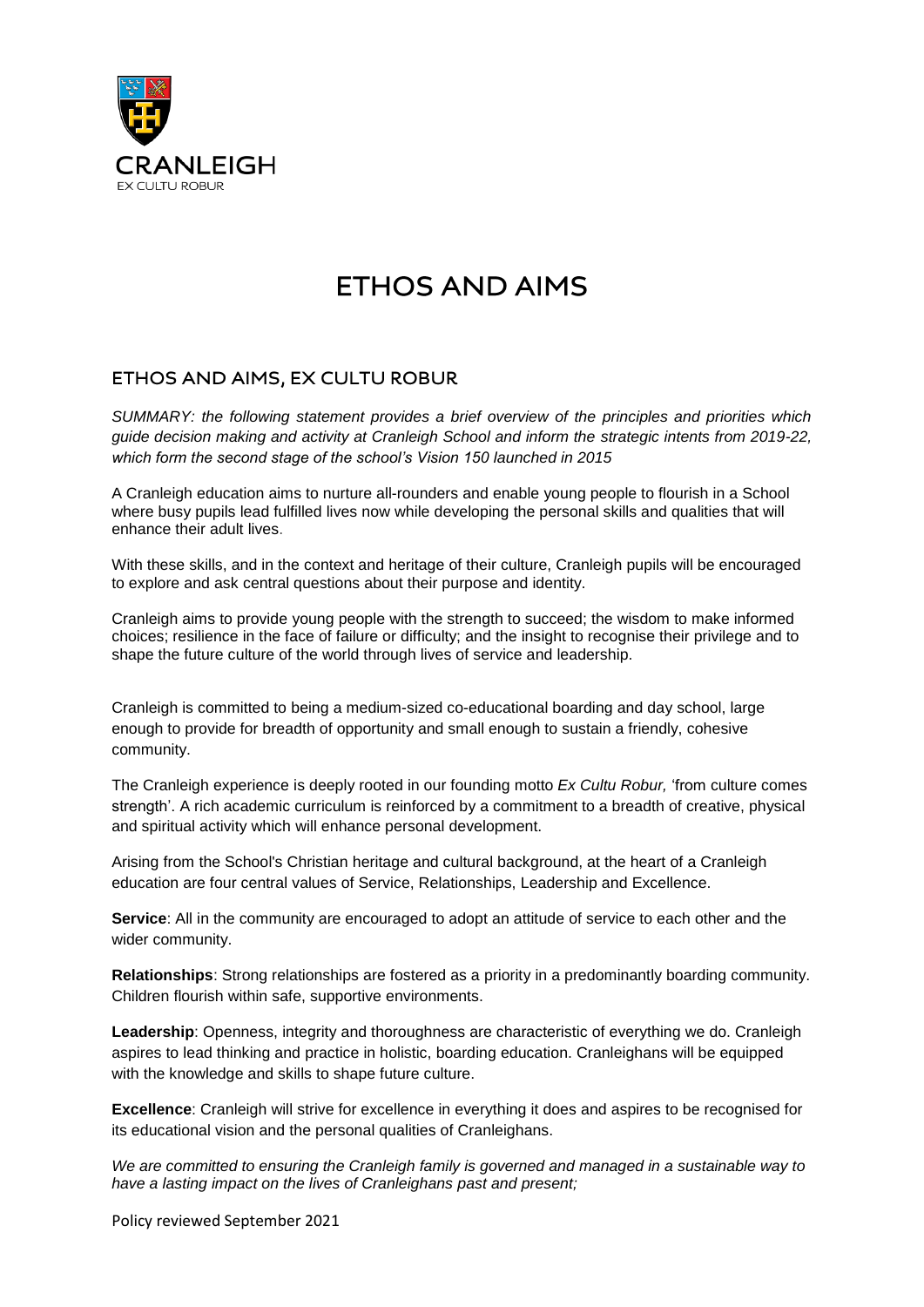From 2019, Cranleigh will articulate and extend its culture through **Cranleigh Thinking, Cranleigh Being and Cranleigh Giving.**

The future for which we are preparing Cranleighans is likely to be dominated by clusters of technologies that will require an education that goes beyond qualifications, one in which adaptable skills and the personal qualities that make human beings unique will need to come to the fore.

**Cranleigh Thinking** teaches pupils to think beyond the test, to become independent learners who know how to learn, adapting to changing contexts.

**Cranleigh Being** promotes a culture in which *who* we are and *how* we are is as important as what we achieve and in which the well-being of all in the community is a priority.

**Cranleigh Giving** encourages all in the community to think beyond themselves and to consider how they will share their resources, time and expertise. It also seeks to widen access to Cranleigh, offering opportunities to young people from a diverse range of backgrounds and experience.

Together, they express our aspiration that all members of the community are encouraged to be thinking, being, giving individuals who are able to consider who they are, what they will be and how they will be now and in the future. We aspire for Cranleighans to be confident participants in that future, good employees, citizens, parents, equipped with the skills and qualities to lead and serve, shaping future culture for the better.

### APPENDIX 1: OBJECTIVES AND VALUES

The following objectives and values sit behind Service, Values, Relationship and Excellence and their articulation through Cranleigh Thinking, Cranleigh Being and Cranleigh Giving.

- 2.1 OBJECTIVES
- to provide a stimulating learning environment in which pupils are encouraged to pursue and stretch their academic potential;
- to provide a happy and secure pastoral environment in which pupils can learn to live together and thus foster a sense of community, co-education, respect for one another and good citizenship; the pursuit of best practice in safeguarding young people will always be a priority;
- to provide pupils with the opportunity to take advantage of a breadth of co-curricular activities in order to develop positively all aspects of their character;
- to provide pupils with the opportunity to take decisions based on their own judgement and to communicate those decisions appropriately and effectively;
- to provide a clear, simple and effective management structure capable of taking timely decisions and allocating necessary resources appropriately;
- to provide the necessary administrative and logistical framework to meet the needs of members of Common Room and pupils alike.
- to encourage cultural diversity within a predominantly local boarding community through the admission of some students from overseas, the partnership with Kawama School, Cranleigh Abu Dhabi, Cranleigh China and any further partnerships that may arise, the expansion of the bursary programme, an increase in the number of Foundationers, and regular monitoring of the Admissions process.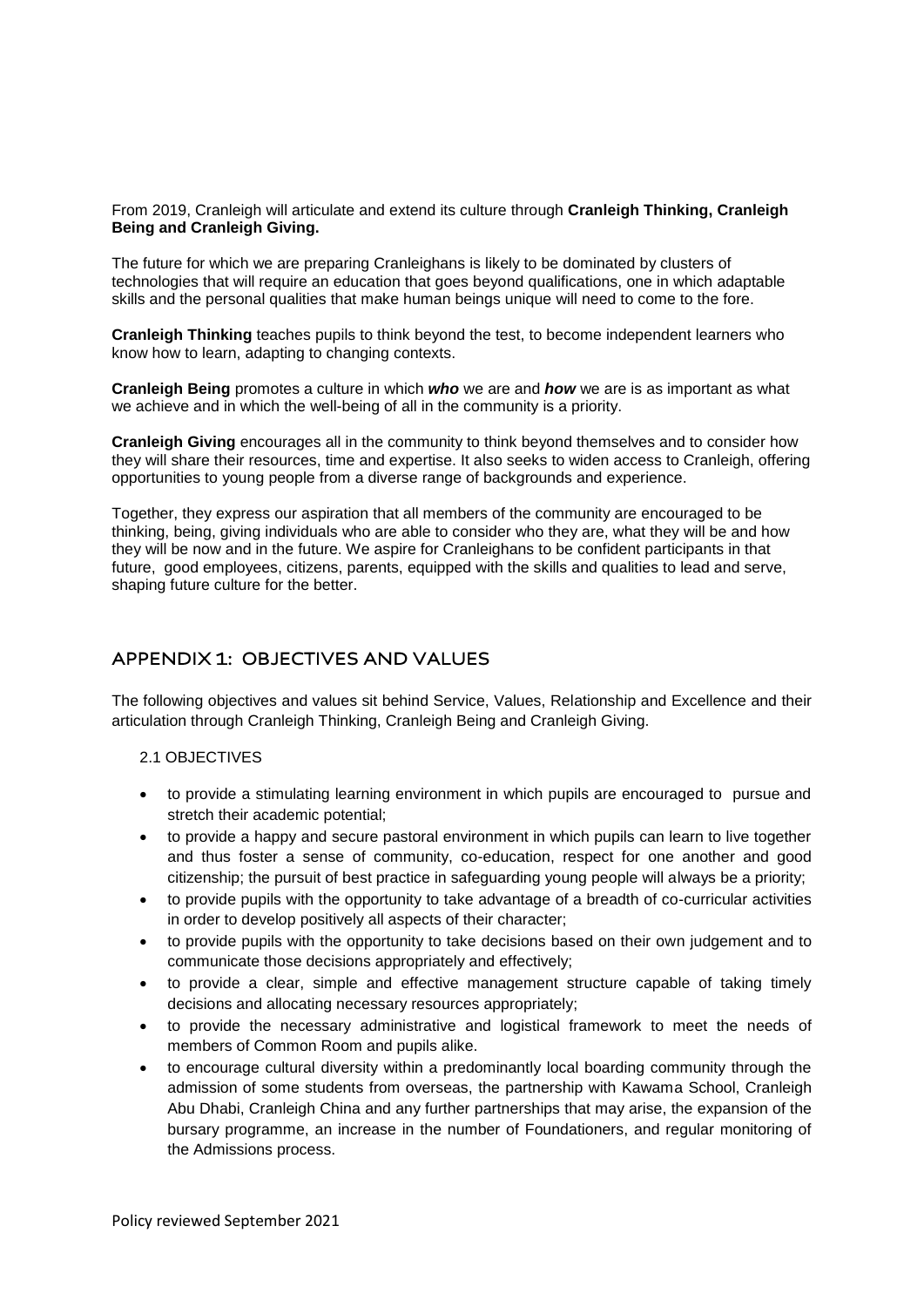#### 2.3 CRANLEIGH'S VALUE SYSTEM

Cranleigh's values of Service, Relationships, Leadership and Excellence stem from a community based on Christian principles, and attempts:

- to make all pupils aware of the spiritual dimension in human experience and understanding;
- to encourage an appreciation of values which transcend the material and intellectual;
- to present the Christian faith as both a system of belief and a way of life;
- to communicate the Bible's teaching on the moral components necessary for adult life;
- to promote moral integrity and responsibility, mutual acceptance and respect, and ideals of service and self-forgetting;
- to ensure respect for all faiths and a readiness to explore and understand them;
- to give all pupils an appreciation of human diversity and an inclusive spirit towards their fellow human beings.

#### PASTORAL VALUES

- Cranleigh aims to educate the pupils in the personal disciplines and attitudes necessary for living together in an effective and secure society in which:
	- the views of the minority are accommodated;
	- the attitudes of the majority are not allowed unquestioned license:
	- multi-cultural attitudes to learning and development are valued.

#### **DISCIPLINE**

• Cranleigh aims to achieve the necessary level of discipline for the effective functioning of the School as a community, but no more. Cranleigh is committed to establishing an environment where there is an understanding of the need for moral, academic and social discipline in establishing its ethos. While committed to ensuring a disciplined regime, Cranleigh aims to minimise the level of imposed discipline, and to encourage the development of personal discipline and of individual responsibility.

#### LEADERSHIP

- Cranleigh aims to develop leadership potential in all its pupils so that, as adults, they will be confident not only in taking decisions based on their own judgement but also in implementing them. Cranleigh stresses the need for those with responsibility to understand the value of:
	- moral courage;
	- establishing and upholding standards;
	- welding together a disparate team in order to achieve a coherent objective;
	- being unpopular, if need be, in order to be effective;
	- reconciling the views of a majority without losing sight of a particular aim.

#### MANAGEMENT

• Fundamental to the effectiveness of any organization is an easily understood management system with transparent procedures that are compliant with regulatory requirements and encourage best practice. Consistent with this aim, is a duty to provide an environment that promotes healthy and safe living and working. Cranleigh aims to involve all members of the Common Room, Bursarial staff and pupils in the effective running of the School.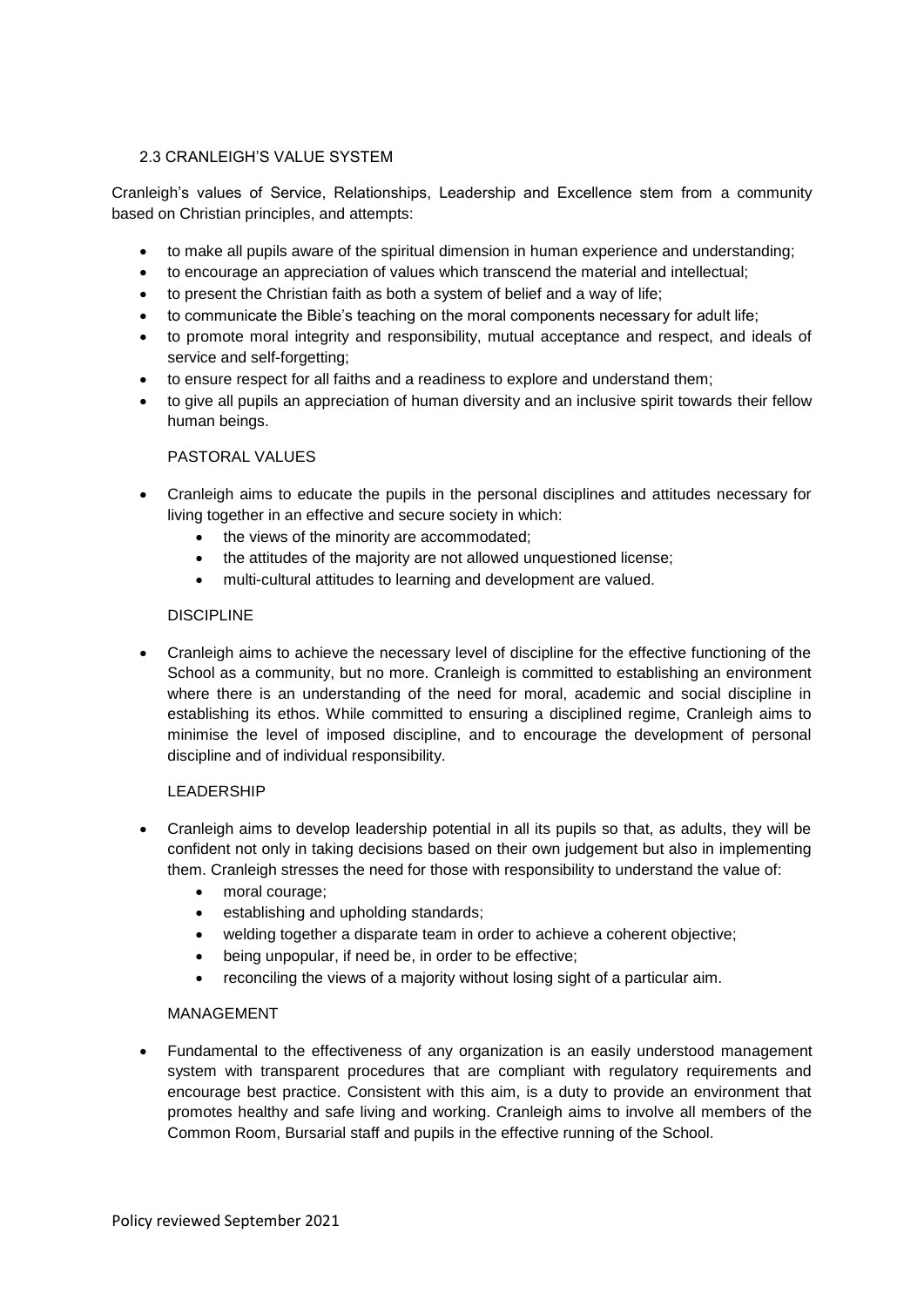#### **COMMUNICATION**

• It is intended that Cranleigh's channels of communication should be as clearly defined and as open as possible in order to encourage individuals to take responsibility within their own sphere of influence. A willingness to take responsibility is viewed as an effective means of building morale within the community as a whole.

#### 2.4 LEARNING AND TEACHING

- Academic achievement is viewed as the most important priority for pupils at Cranleigh. Each pupil is given the opportunity to pursue his/ her academic potential, commensurate with his/her ability, and to achieve the highest possible attainment level.
- While taking note of the National Curriculum, the Cranleigh curriculum seeks to promote breadth and depth of study and to encourage independence of learning and self-discipline in work habits, and in line with Cranleigh Thinking, to think beyond the test.
- Within this context, Cranleigh aims:
	- to encourage pupils to take responsibility for their own learning and to foster a spirit of enquiry, questioning and discovery, embracing reflection on the philosophical and ethical aspects of learning
	- to offer teaching of the highest standard, suitably differentiated to take note of the abilities of the pupils being taught;
	- to provide pupils with realistic short- and long-term targets, measuring their achievement by a balance of internal and external assessment;
	- to provide resources for teaching which aid pupil learning and support a variety of teaching methods (including the provision of ICT), and clear management within each academic department (including a balanced, workable timetable);
	- to encourage pupils with Special Educational Needs to receive and accept appropriate advice and support, and pupils of significant ability to achieve excellence;
	- to offer pupils an enriching education through lectures, visits and outside speakers;
	- to provide a Tutorial system capable of monitoring and guiding the academic study of each individual pupil, and enabling pastoral care to support the teachers in promoting high standards of welfare and mental health;
	- to provide each pupil with clear advice and guidance on his/her options and realistic aspirations for Higher Education, and for his/ her possible future career.

#### 2.5 THE CO-CURRICULUM

- The co-curricular programme aims to offer a wide range of opportunities in which each pupil can develop other skills and interests, while increasing his/her own self-efficacy and confidence. Such opportunities are sensitively timetabled in order to minimise clashes with other commitments in the daily school calendar.
- Within this context, Cranleigh aims:
	- to provide a wide variety of activities which stimulate interest and provide contrast, specialisation and balance to a pupil's everyday life;
	- to promote a programme for the individual and collective development of the creative and performing arts, so:
		- encouraging participation and involvement at all levels of ability,
		- encouraging absolute excellence at the higher end of the ability range;
	- to offer a varied and well-organised sporting programme, aiming to promote individual and collective excellence as well as to encourage participation by all, regardless of ability;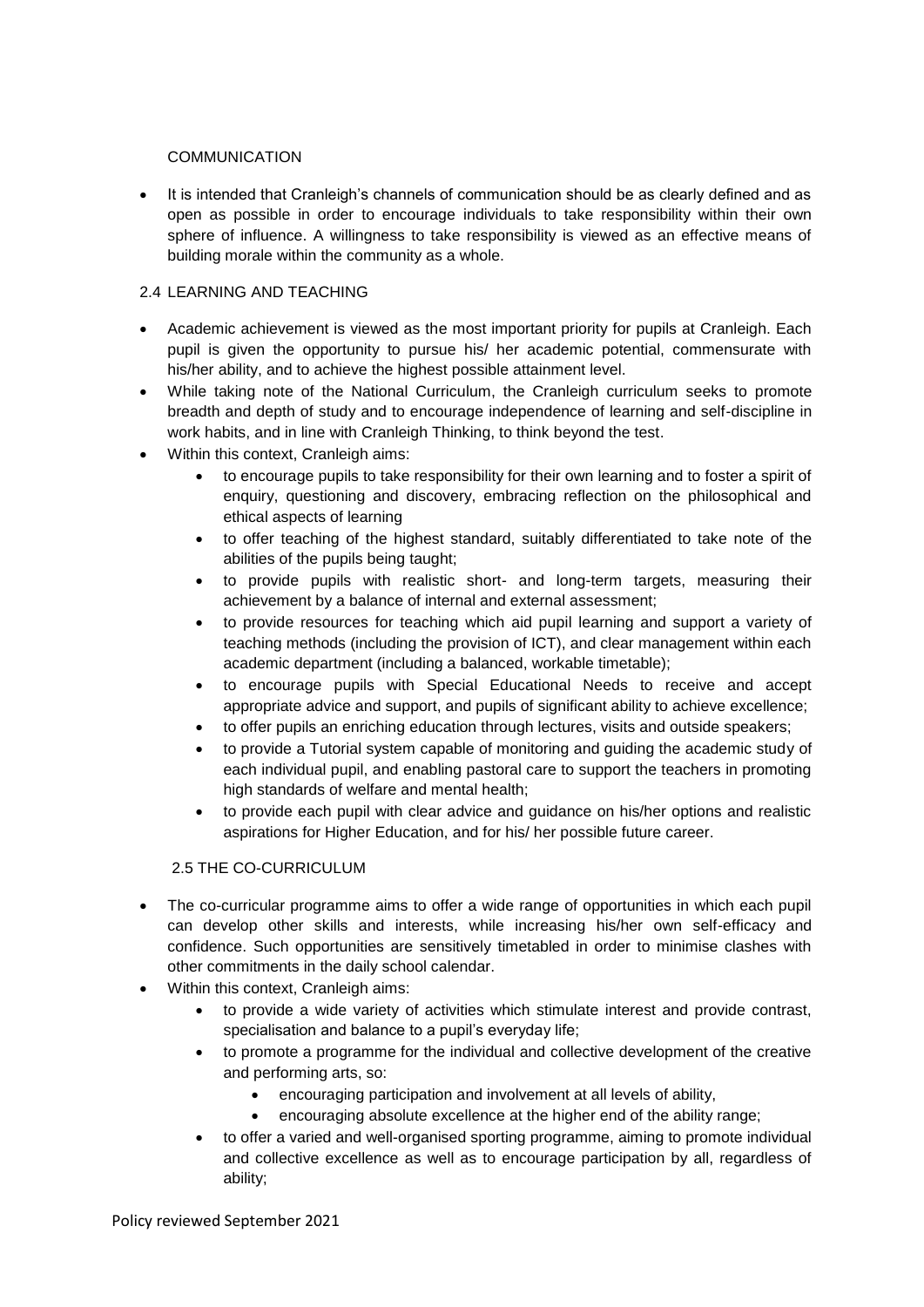- to offer all pupils the opportunity to participate in social service, either locally or occasionally abroad, and to develop and foster a caring community;
- to provide opportunity for adventure-training, promoting strength of character.

#### 2.6 THE CRANLEIGH COMMUNITY

- Significant importance is attached to the support which pupils are encouraged to give one another in their lives at Cranleigh. Such mutual support promotes trust, cohesion, friendship and high morale, along with a sense of belonging and security. It also seeks to emphasize the higher priority which is attached to membership of Cranleigh School rather than to any particular year-group or status-group. Pupils are expected to try their hardest in all areas of school life and to embrace the Cranleigh ethos and aims through their commitment and willingness to participate in the breadth of opportunity provided, representing the School in teams and activities as ambassadors for Cranleigh.
- Within this context, Cranleigh aims:
	- to teach all pupils to listen to the views of others, to accept them where appropriate, to be forgiving of others' faults and to accept the rules and conventions by which the Cranleigh community exists;
	- to provide an environment where boys and girls, day pupils and boarders, benefit from sharing opportunities for development together, but in which their different needs and abilities are also recognised;
	- to provide opportunities for independence of thought and action, and to help each pupil to develop an ability to take decisions based on his/her own judgement, fundamental self-belief and inner confidence;
	- to help all pupils to develop the confidence to communicate decisions and views, orally and in writing, in order to build strength of character and self-reliance.
	- •

## APPENDIX 2: STRATEGIC INTENTS 2019-23

From 2019, Cranleigh will articulate and extend its culture through **Cranleigh Thinking, Cranleigh Being and Cranleigh Giving.**

#### **Cranleigh Thinking**

Approaches to learning, teaching and innovation that go beyond the test to equip Cranleighans with the knowledge and skills to thrive in further study and future employment *through the following:*

- embedding Cranleigh Thinking into lessons and schemes of work
- promoting independent learning as a priority
- a sharp focus on continuing professional development.

#### **Cranleigh Being**

Strengthening Cranleighans and the Cranleigh community through a holistic culture that promotes flourishing *through the following:*

- embedding Cranleigh Being through all aspects of a Cranleigh education
- strengthening our commitment to co-education, capitalising on unique House affiliation structure
- developing a culture of self-leadership and opportunities for Cranleighans to lead others at all levels in the School
- enabling Cranleighans to reflect upon and articulate the benefits of their education to make wise choices about their futures
- a distinctive co-curriculum that promotes excellence, participation and enjoyment
- continuous pursuit of excellence in safeguarding and boarding practice.